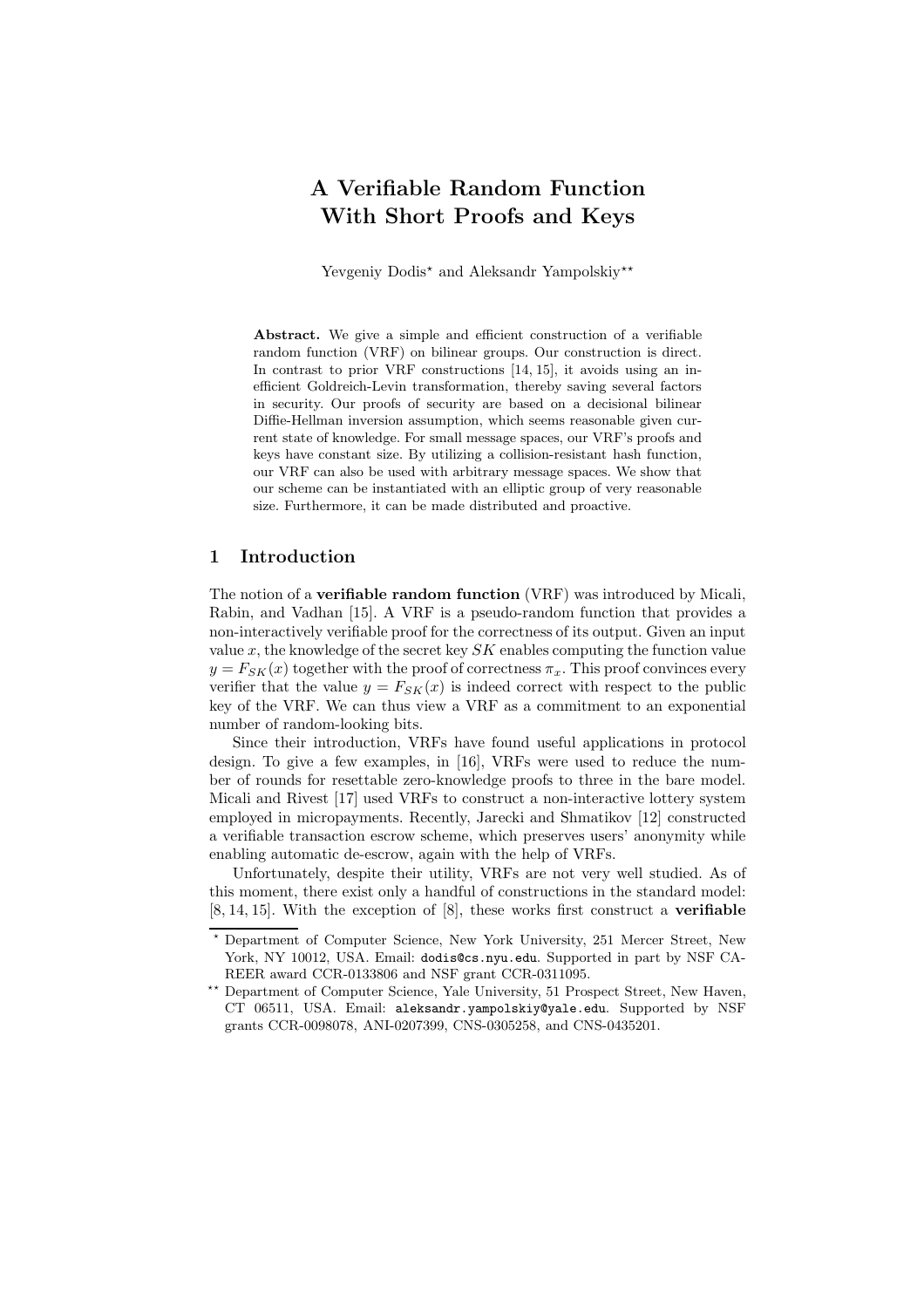unpredictable function (VUF), whose output is hard to predict but does not necessarily look random. Then, they use an inefficient Goldreich-Levin hardcore bit [10] to convert a VUF into a VRF, thereby losing a factor in security. The size of proofs and keys of VRFs in [8, 14] is linear in the input size, which may be undesirable in resource-constrained environments. Meanwhile, the VRF of Micali-Rabin-Vadhan [15] operates over a large multiplicative group  $\mathbb{Z}_n^*$  which has to be very large to achieve reasonable security. Before the VRF value can be computed, it requires inputs to be mapped to primes in a complicated fashion.

In this paper, we construct a simple VRF on groups equipped with bilinear maps. Our construction is direct; it does not use a Goldreich-Levin hardcore bit, saving several factors in security. The inputs need not be primes or codewords of some special encoding. For small inputs, our VRF has constant size proofs and keys. We show that by utilizing a collision-resistant hash function, we can use our VRF with arbitrary inputs as well. Our VRF can be made distributed and proactive.

We begin in Section 2 by formalizing the notions of a VRF and a VUF. We also review the definition of bilinear groups, which are used in our constructions. These groups, recently discovered by Joux and Nguyen [13], have the property that decisional Diffie-Hellman (DDH) assumption (given  $g, g^a$ , and  $g^b$ , distinguish  $g^{ab}$  from random) becomes easy, but computational Diffie-Hellman (CDH) assumption (given  $g, g^a$ , and  $g^b$ , compute  $g^{ab}$ ) still remains hard. This fact gives us many useful properties like verifiability.

Our proofs of security rely on two assumptions, which we describe in Section 3. Informally, they are:

- $q$ -Diffie-Hellman inversion assumption  $(q$ -DHI) states that no efficient algorithm can compute  $g^{1/x}$  on input  $(g, g^x, \ldots, g^{(x^q)})$  [18];
- $q$ -decisional bilinear Diffie-Hellman inversion assumption  $(q$ -DBDHI) states that no efficient algorithm can distinguish  $e(g, g)^{1/x}$  from random even after seeing  $(g, g^x, \ldots, g^{(x^q)})$  [3]. (Here  $e(\cdot, \cdot)$  is a bilinear map, which we define later.)

In Section 4, we give our constructions and analyze their efficiency.

First, in Section 4.1, we consider a signature due to Boneh and Boyen [4]. On input x and a secret key SK, the signature is  $\text{SIGN}_{SK}(x) = g^{1/(x+SK)}$ . Boneh and Boyen proved this signature to be existentially unforgeable against nonadaptive adversaries. By restricting inputs to have slightly superlogarithmic size (in security parameter), we are able to prove security against adaptive adversaries. As a result, our proof is more involved, but necessarily less tight than the proof of [4]. We thus obtain a VUF, which is secure for small inputs. This VUF can then be converted into a VRF using the approach of prior works [14,15]. Specifically, we could use the Goldreich-Levin hardcore bit [10] to convert it into a VRF with output size 1, amplify the output size to match the size of the input, and then follow a tree-based construction to get a VRF with arbitrary input size. Needless, to say this is rather inefficient.

Instead, we prefer to construct a VRF directly (Section 4.2), saving several factors in security. We give a simple direct VRF construction for small inputs,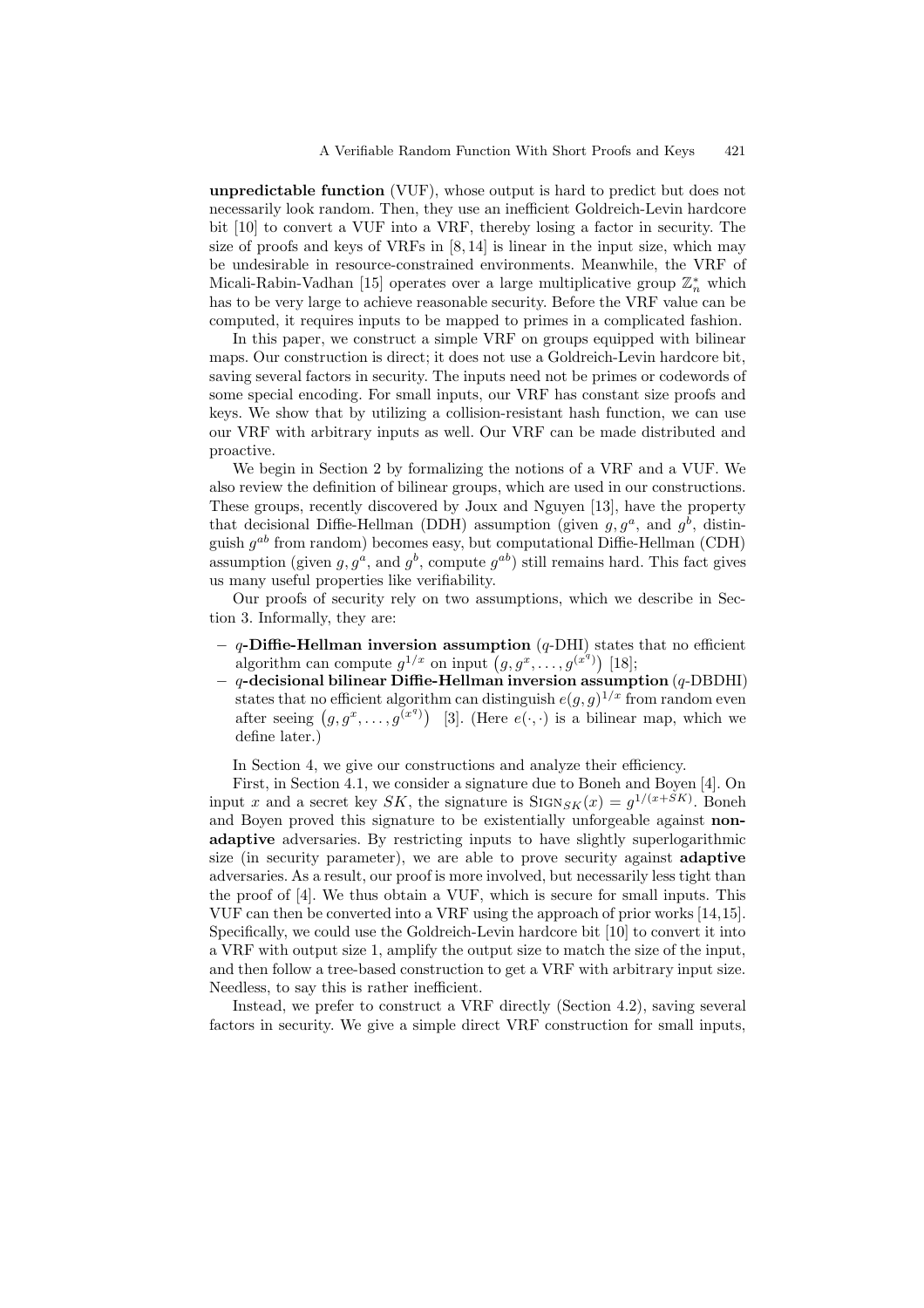which is secure under the  $q$ -DBDHI assumption. On input x and a secret key SK, our VRF computes  $(F_{SK}(x), \pi(x))$ , where  $F_{SK}(x) = e(g, g)^{1/(x+SK)}$  is the VRF value and  $\pi(x) = g^{1/(x+SK)}$  is the proof of correctness. We can apply a collision-resistant hash function to large inputs to transform our VRF into a VRF with unrestricted input length. By making the group size sufficiently large, we can construct a VRF with inputs of size roughly 160 bits, which is the length of SHA-1 digests. In theory, we do not have to assume existence of collision-resistant hash functions, and could also apply a variant of a generic tree transformation to amplify the input size. Even though keys and proofs no longer have constant size, they are still shorter than the keys and proofs in constructions of [14,15]. We analyze how large the group has to be and how our VRF compares with other constructions in Section 4.4.

Evaluating the VRF at a single server is a performance bottleneck and a single point of failure. Naturally, in Section 5, we sketch how to make our VRF distributed and proactive.

In Section 6, we analyze the  $q$ -DBDHI assumption in the generic group model à la Shoup [21]. We show that if the adversary can distinguish  $e(g, g)^{1/x}$  from random with probability  $\frac{1}{2} + \epsilon$ , he will need to perform (at least)  $\Omega(\sqrt{\epsilon p/q})$ generic group operations in a group of size p.

We conclude in Section 7.

## 2 Definitions

Before presenting our results, we review some basic definitions and assumptions.

Let  $k$  be a security parameter. As customary, we model the protocol participants by probabilistic Turing machines whose running time is polynomial in  $k$ (abbreviated as PPTs). Hereafter, we use  $\text{neq}(k)$  to refer to a negligible function in the security parameter  $k<sup>1</sup>$ .

### 2.1 VRFs and VUFs

Let  $a : \mathbb{N} \to \mathbb{N} \cup \{*\}$  and  $b : \mathbb{N} \to \mathbb{N}$  be any functions for which  $a(k)$  and  $b(k)$  are computable in poly $(k)$  time (except when a takes the value  $*$ ).<sup>2</sup>

Intuitively, a verifiable random function (VRF) behaves like a pseudorandom function, but also provides proofs of its outputs' correctness.

**Definition 1.** A function family  $F_{(\cdot)}(\cdot) : \{0,1\}^{a(k)} \mapsto \{0,1\}^{b(k)}$  is a family of VRFs if there exists a PPT algorithm GEN and deterministic algorithms PROVE and VER such that  $GEN(1^k)$  outputs a pair of keys  $(PK, SK)$ ; PROVE<sub>SK</sub>(x) computes  $(F_{SK}(x), \pi_{SK}(x))$ , where  $\pi_{SK}(x)$  is the proof of correctness; and  $\mathrm{VER}_{PK}(x, y, \pi)$ verifies that  $y = F_{SK}(x)$  using the proof  $\pi$ . Formally, we require:

<sup>&</sup>lt;sup>1</sup> A function  $negl(k): \mathbb{N} \mapsto (0, 1)$  is **negligible** if for every  $c > 0$ , for all sufficiently large k,  $negl(k) < 1/k<sup>c</sup>$ . See any standard reference, such as [11], for details.

<sup>&</sup>lt;sup>2</sup> When  $a(k)$  takes the value of  $\ast$ , it means the VRF is defined for inputs of all length.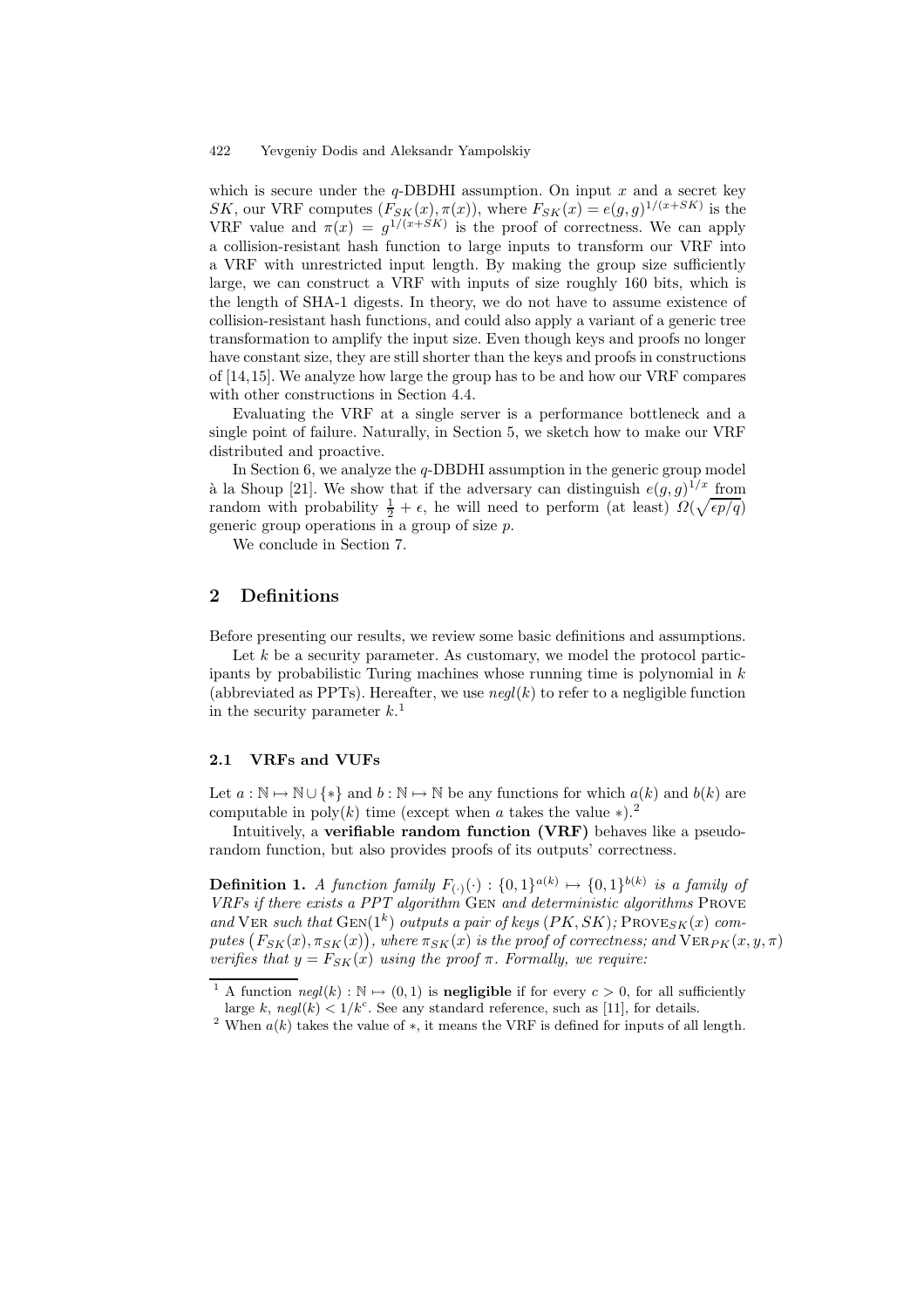- 1. **Uniqueness:** no values  $(PK, x, y_1, y_2, \pi_1, \pi_2)$  can satisfy  $VER_{PK}(x, y_1, \pi_1)$  =  $VER_{PK}(x, y_2, \pi_2)$  when  $y_1 \neq y_2$ .
- 2. **Provability:** if  $(y, \pi) = \text{PROVE}_{SK}(x)$ , then  $\text{VER}_{PK}(x, y, \pi) = 1$ .
- 3. **Pseudorandomness**: for any PPT algorithm  $A = (A_1, A_2)$ , who does not query its oracle on x (see below),

$$
\Pr\left[\begin{array}{c}b=b'\end{array}\middle|\begin{array}{c}(PK,SK)\leftarrow\text{GEN}(1^{k});(x,st)\leftarrow A_{1}^{\text{ProVE}(\cdot)}(PK);\ b=b'\end{array}\middle|\begin{array}{c}B\neq b\end{array}\right]\leq\frac{1}{2}+\text{negl}(k)\\ \begin{array}{c}b\leftarrow\{0,1\};b'\leftarrow A_{2}^{\text{ProVE}(\cdot)}(y_{b},st)\end{array}\right]\leq\frac{1}{2}+\text{negl}(k)
$$

A verifiable unpredictable function (VUF) is a close relative of a VRF. Essentially, it is a signature scheme, whose verification algorithm accepts at most one signature for every public key and message.

**Definition 2.** A function family  $F_{(\cdot)}(\cdot) : \{0,1\}^{a(k)} \mapsto \{0,1\}^{b(k)}$  is a family of VUFs, if it satisfies the same syntax, uniqueness and provability properties of the VRFs, except the pseudorandomness property is replaced by the following weaker property:

 $3'$ . Unpredictability: for any PPT algorithm A, who does not query its oracle on x (see below),

$$
\Pr\left[y = F_{SK}(x) \mid (PK, SK) \leftarrow \text{GEN}(1^k); (x, y) \leftarrow \mathcal{A}^{\text{ProVE}(\cdot)}(PK)\right] \leq \text{negl}(k)
$$

For exact security bounds, we will occasionally say that  $F_{(\cdot)}(\cdot)$  is an  $(s'(k), \epsilon'(k))$ secure VRF (*resp.*, VUF) if no adversary A, running in time  $s'(k)$ , can break the pseudorandomness (resp., unpredictability) property with  $\epsilon'(k)$  advantage.

#### 2.2 Bilinear Groups

Our constructions utilize bilinear maps. We briefly review their properties below.

Let  $\mathbb{G}$  and  $\mathbb{G}_1$  be two (multiplicative) cyclic groups of prime order p. Let g be a generator of G. We shall call a mapping bilinear if it is linear with respect to each of its variables. Formally:

**Definition 3.** An (admissible) bilinear map  $e : \mathbb{G} \times \mathbb{G} \mapsto \mathbb{G}_1$  is a map with the following properties:

- 1. Bilinear: for all  $u, v \in \mathbb{G}$  and  $x, y \in \mathbb{Z}$ , we have  $e(u^x, v^y) = e(u, v)^{xy}$ .
- 2. Non-degenerate:  $e(q, q) \neq 1$ .
- 3. Computable: there is an efficient algorithm to compute  $e(u, v)$  for all  $u, v \in \mathbb{G}$ .

We say that a group  $\mathbb G$  is **bilinear** if the group action in  $\mathbb G$  is efficiently computable and there exists a group  $\mathbb{G}_1$  and an admissible bilinear map e:  $\mathbb{G} \times \mathbb{G} \mapsto \mathbb{G}_1$ . Henceforth, we shall use  $\mathbb{G}^*$  to stand for  $\mathbb{G}\backslash\{1_{\mathbb{G}}\}$ .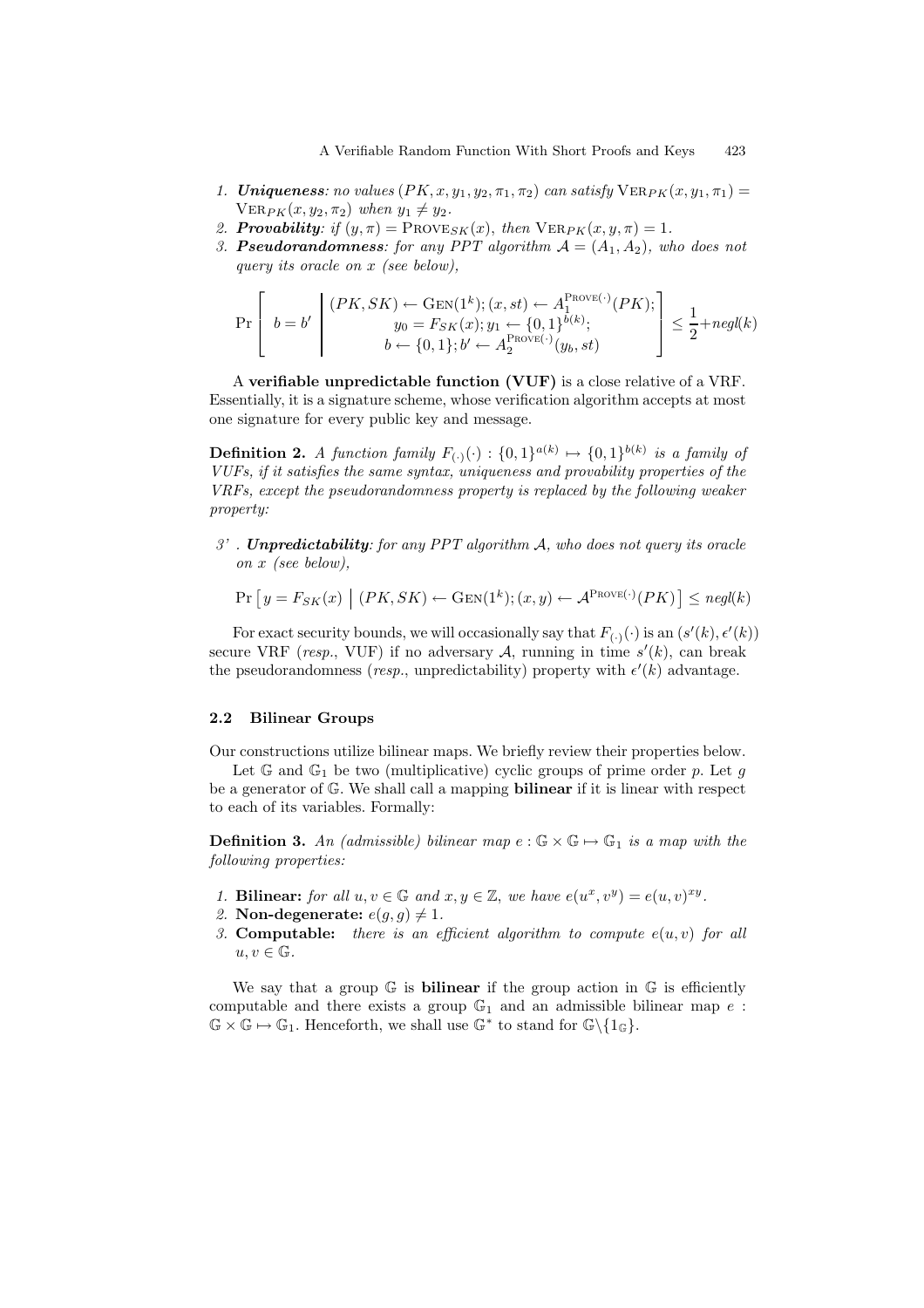Bilinear maps provide an algorithm for solving the decisional Diffie-Hellman problem (DDH) in  $\mathbb{G}^3$ ; this property comes in handy for constructing a verification algorithm for our VRF. Such maps can be constructed from Weil and Tate pairings on elliptic curves or abelian varieties [5, 9, 13].

# 3 Complexity Assumptions

We now state the hardness assumptions on which our constructions are based. In what follows, we let  $\mathbb G$  be a bilinear group of prime order p, and let q be its generator.

### 3.1 Diffie-Hellman Inversion Assumption

Our VUF construction relies on the Diffie-Hellman inversion (DHI) assumption, which was originally proposed in [18].

The q-DHI problem in G asks: given the tuple  $(g, g^x, \ldots, g^{(x^q)}) \in (\mathbb{G}^*)^{q+1}$  as input, compute  $g^{1/x}$ . An algorithm A has advantage  $\epsilon$  in solving  $q$ -DHI in  $\mathbb G$  if

$$
\Pr\left[\mathcal{A}(g, g^x, \dots, g^{(x^q)}) = g^{1/x}\right] \ge \epsilon,
$$

where probability is taken over the coin tosses of  $A$  and the random choice of  $x \in \mathbb{Z}_p^{*}.^4$ 

**Definition 4.** (q-DHI assumption) We say that  $(t, q, \epsilon)$ -DHI assumption holds in G if, no t-time algorithm A has advantage at least  $\epsilon$  in solving the q-DHI problem in G.

Boneh and Boyen [3] pointed out that the q-DHI assumption implies the  $(q+$ 1)-generalized Diffie-Hellman assumption (GDH), on which many cryptographic constructions are based (e.g., [6, 19, 22] as well as the VUF in [14]). Therefore, security of our VUF rests on an equivalent complexity assumption to the one made before.

#### 3.2 Decisional Bilinear Diffie-Hellman Inversion Assumption

In order to construct a VRF directly, we need to make a decisional bilinear Diffie-Hellman inversion assumption (DBDHI). It was previously used in [3] to construct a selective-ID secure identity based encryption scheme.

The q-DBDHI problem asks: given the tuple  $(g, g^x, \ldots, g^{(x^q)})$  as input, distinguish  $e(g, g)^{1/x}$  from random. Formally, an algorithm A has advantage  $\epsilon$  in solving the  $q$ -DBDHI problem if

<sup>&</sup>lt;sup>3</sup> Specifically, to determine whether  $(g, g^x, g^y, g^z)$  is a DDH tuple, we can check if  $e(g^x, g^y) = e(g, g^z).$ 

<sup>&</sup>lt;sup>4</sup> To simplify the notation, from now on, we assume that algorithms implicitly get a description of the bilinear group  $(\mathbb{G}, \circ, p)$ , on which they operate, as input.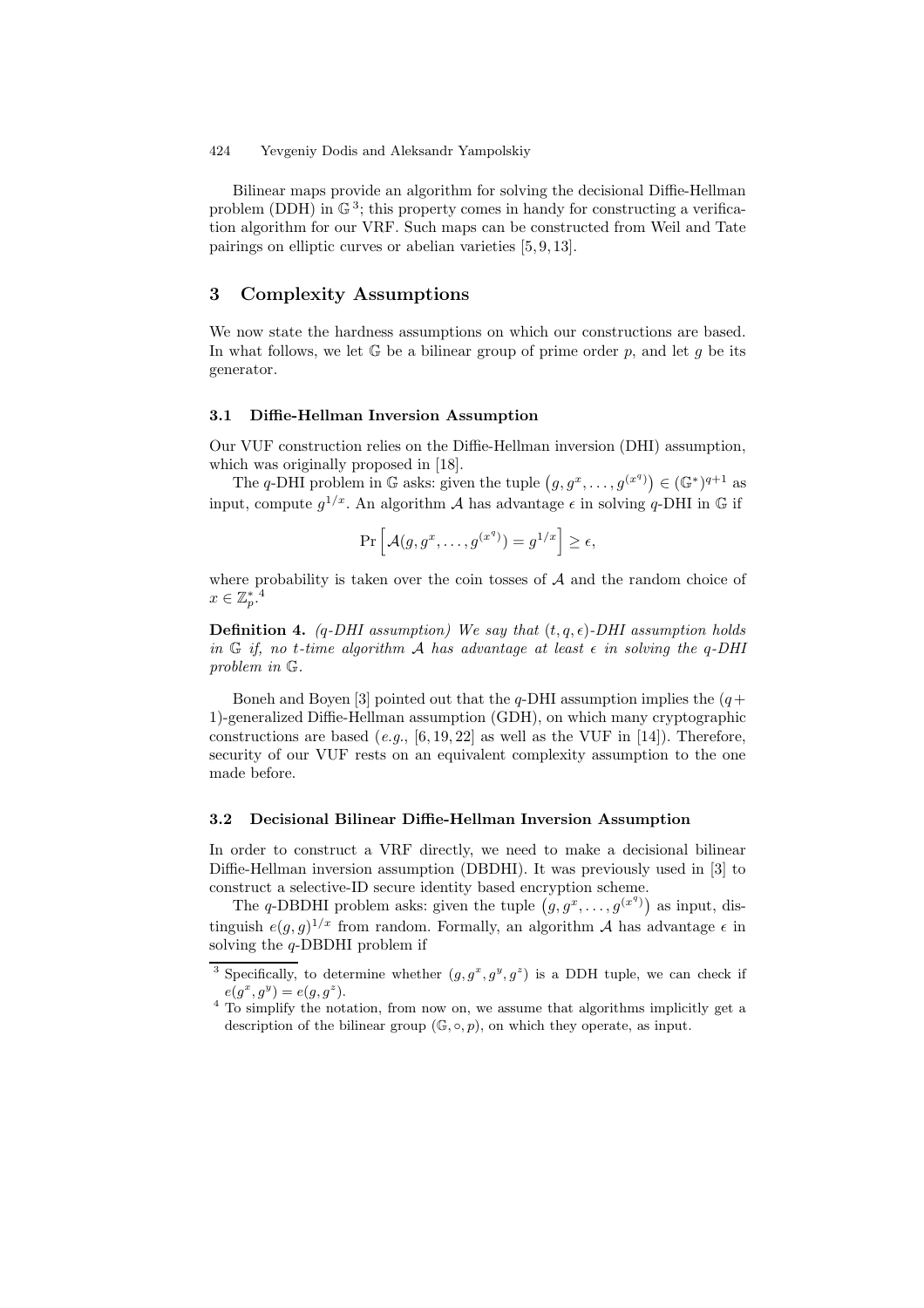$$
\left| \Pr \left[ \mathcal{A}(g, g^x, \dots, g^{(x^q)}, e(g, g)^{1/x}) = 1 \right] - \Pr \left[ \mathcal{A}(g, g^x, \dots, g^{(x^q)}, \Gamma) = 1 \right] \right| \le \epsilon,
$$

where the probability is taken over the internal coin tosses of  $A$  and choices of  $x \in \mathbb{Z}_p^*$  and  $\Gamma \in \mathbb{G}_1$ .

**Definition 5.** (q-DBDHI assumption) We say that the  $(t, q, \epsilon)$ -DBDHI assumption holds in  $\mathbb G$  if no t-time algorithm A has advantage at least  $\epsilon$  in solving the q-DBDHI problem in G.

Clearly,  $q$ -DBDHI is a stronger assumption than  $q$ -DHI. To provide more confidence in its validity, we analyze this assumption in the generic group model in Section 6.

### 4 Our Constructions

In Section 4.1, we show that a signature scheme due to Boneh and Boyen [4] is in fact a VUF for small inputs. We could then use a Goldreich-Levin hardcore bit to convert the resulting VUF into a VRF. However, the generic transformation is rather inefficient, so we choose to forego it. Instead, in Section 4.2, we construct our VRF directly for inputs of small size. We then show how to extend the VRF input size in Section 4.3. Finally, we evaluate our construction's efficiency in Section 4.4.

Fix input length  $a(k)$ , output length  $b(k)$ , and security  $s(k)$ . For notational convenience, we will usually omit the security parameter  $k$ , writing, for example, a or s, instead of  $a(k)$  or  $s(k)$ . Let  $\mathbb{G}(\mathbb{G})=p$  be a bilinear group, whose order p is a k-bit prime. Let g be a generator of  $\mathbb{G}$ . Throughout, we shall assume that messages can be encoded as elements of  $\mathbb{Z}_p^*$ .

### 4.1 A Verifiable Unpredictable Function

In order to build the intuition for our next proof, we first describe how to construct a simple VUF (Gen, Sign, Ver), which is secure for small (superlogarithmic) inputs.

- Algorithm GEN(1<sup>k</sup>): Chooses a secret  $s \in_r \mathbb{Z}_p^*$  and sets the secret key to  $SK = s$  and a public key to  $PK = g<sup>s</sup>$ .
- **Algorithm** SIGN<sub>SK</sub>(x): Outputs the signature SIGN<sub>SK</sub>(x) =  $g^{1/(x+SK)}$ . Note that the proof is embedded in the output value so we do not need to include it explicitly.
- Algorithm  $VER_{PK}(x, y)$ : Outputs 1 if  $e(g^x \cdot PK, y) = e(g, g)$ ; otherwise, outputs 0. Indeed, if the VRF value  $y$  was correctly computed, we have:

$$
e(g^x \cdot PK, y) = e(g^x g^s, g^{1/(x+s)}) = e(g, g).
$$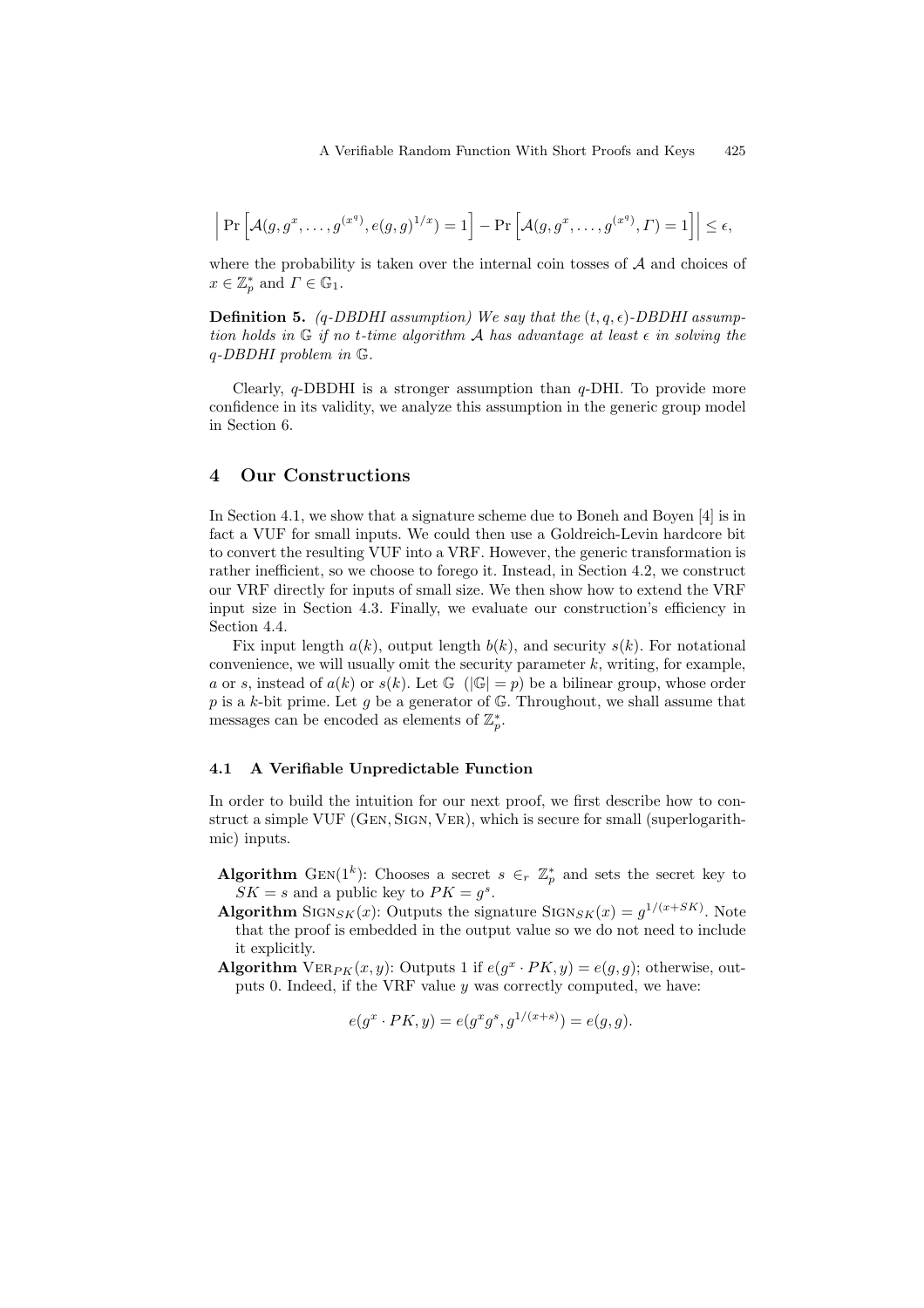Boneh and Boyen [4] proved this scheme to be existentially unforgeable against non-adaptive adversaries for inputs of arbitrary size. In our proof, we restrict inputs to have slightly superlogarithmic size in  $k$  (just like [15] do); that is, we set  $a(k) = \log s(k) = \Omega(\log k)$ . This enables us to enumerate all possible messages in  $s(k)$  time and to respond to adversary's queries **adaptively**. Further, the proof of [4] is based on a q-strong Diffie-Hellman assumption  $(q\text{-SDH})$ , which is implied by a weaker q-DHI assumption used in our proof. Correspondingly, our proof is more involved but necessarily less tight than the proof of [4].

**Theorem 1.** Suppose the  $(s(k), 2^{a(k)}, \epsilon(k))$ -DHI assumption holds in a bilinear group  $\mathbb{G}$  ( $|\mathbb{G}| = p$ ). Let the input size be  $a(k)$  and output size be  $b(k) = \log_2 p$ . Then (GEN, SIGN, VER) is a  $(s'(k), \epsilon'(k))$  verifiable unpredictable function, where  $s'(k) = s(k)/(2^{a(k)} \cdot poly(k))$  and  $\epsilon'(k) = \epsilon(k) \cdot 2^{a(k)}$ .

Proof. It is easy to see that uniqueness and provability properties of Definition 2 are satisfied. We thus concentrate on residual unpredictability.

We shall use a shortcut and write  $q = 2^{a(k)}$ . Suppose there exists an adversary A, running in time  $s'(k)$ , which guesses the value of the function at an unseen point with non-negligible probability  $\epsilon'(k)$ . We shall construct an algorithm  $\beta$ that by interacting with  $A$  breaks the q-DHI assumption with non-negligible probability.

**Input to the reduction:** Algorithm  $\mathcal{B}$  is given a tuple  $(g, g^{\alpha},...,g^{(\alpha^q)}) \in$  $(\mathbb{G}^*)^{q+1}$ , for some unknown  $\alpha \in \mathbb{Z}_p^*$ . Its goal is to compute  $g^{1/\alpha}$ .

**Key generation:** We guess that A will output a forgery on message  $x_0 \in_r$  $\{0,1\}^{a(k)}$ . We are right with probability  $1/2^{a(k)}$ ; error probability can be decreased by repeating the algorithm sufficiently many times. Let  $\beta = \alpha$  –  $x_0$ <sup>5</sup> We don't know what  $\beta$  is because  $\alpha$  is secret. However, we can use the Binomial Theorem to compute  $(g^{\beta}, \ldots, g^{(\beta^q)})$  from  $(g^{\alpha}, \ldots, g^{(\alpha^q)})$ . Because  $a(k) = \log(s(k))$ , we can enumerate all possible inputs in  $s(k)$  time. Let  $f(z)$ be the polynomial

$$
f(z) = \prod_{w \in \{0,1\}^a, w \neq x_0} (z+w) = \sum_{j=0}^{q-1} c_j z^j
$$
 (for some coefficients  $c_0, \ldots, c_{q-1}$ ).

We can compute

$$
h = g^{f(\beta)} = \prod_{j=0}^{q-1} (g^{(\beta^j)})^{c_j}
$$
 and  $h^{\beta} = \prod_{j=1}^{q} (g^{(\beta_j)})^{c_{j-1}}$ .

Finally, we set h to be the generator and give  $PK = h^{\beta}$  to A. The secret key is  $SK = \beta$ , which we don't know ourselves.

<sup>&</sup>lt;sup>5</sup> For the sake of readability, we slightly abuse the notation. We should really have written  $\beta = \alpha - \psi(x_0)$ , where  $\psi : \{0, 1\}^{a(k)} \mapsto \mathbb{Z}_p^*$ .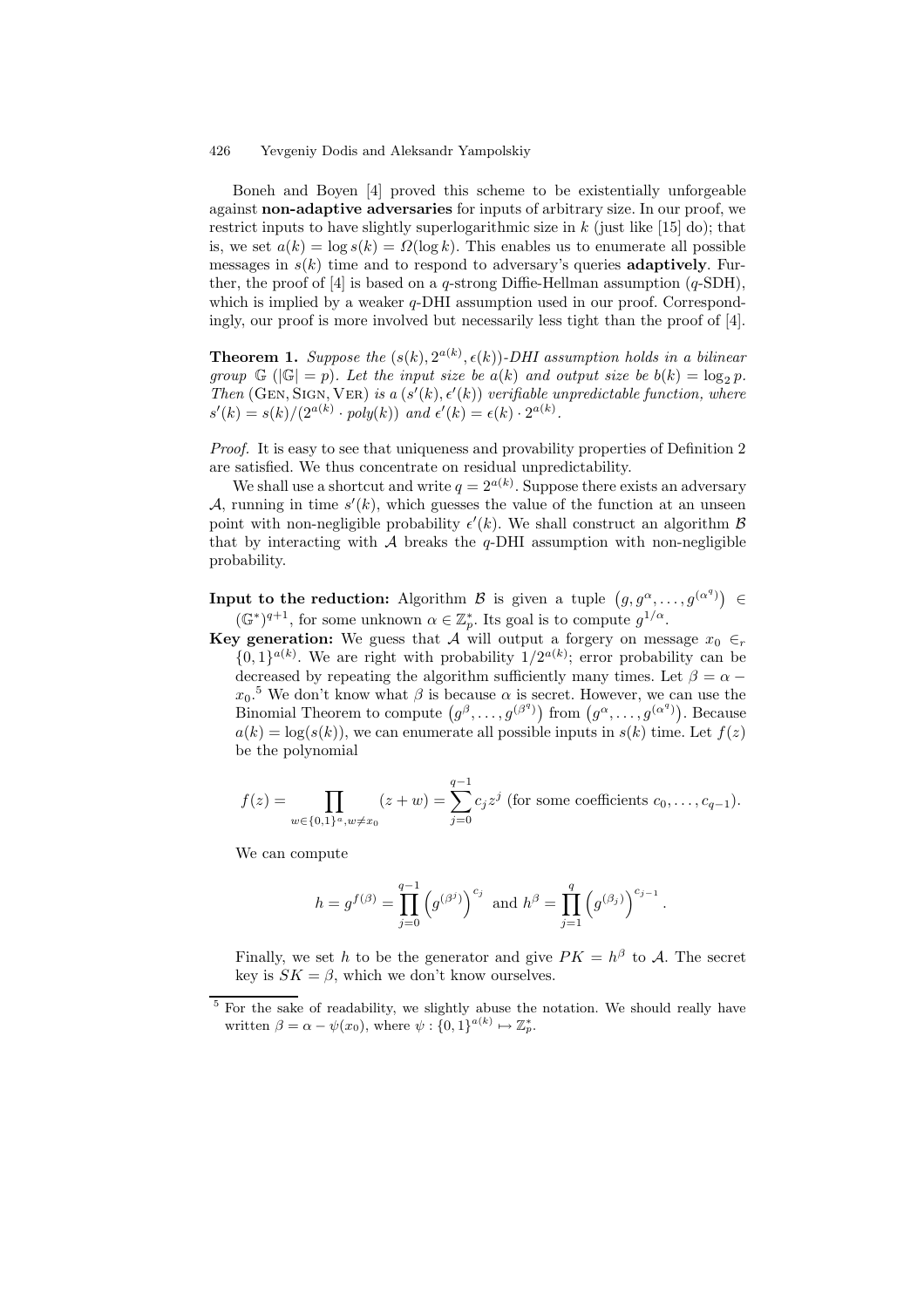**Responding to oracle queries:** Without loss of generality, we assume that  $A$ never repeats a query. Consider the *i*th query  $(1 \leq i < q)$  on message  $x_i$ . If  $x_i = x_0$ , then we fail. Otherwise, we must compute  $\text{SIGN}_{SK}(x_i) = h^{1/(x_i + \beta)}$ . Let  $f_i(z)$  be the polynomial

$$
f_i(z) = f(z)/(z + x_i) = \sum_{j=0}^{q-2} d_j z^j
$$
 (for some coefficients  $d_0, ..., d_{q-2}$ ).

We can compute

$$
g^{f_i(\beta)} = \prod_{j=0}^{q-2} \left( g^{(\beta^j)} \right)^{d_j} = h^{1/(x_i + \beta)}
$$

and return it as the signature.

**Outputting the forgery:** Eventually, A outputs a forgery  $(x^*, \sigma^*)$ . If  $x^* \neq x_0$ , then our simulation failed. Because the signature is unique, we must have  $\sigma^* = h^{1/(x_0+\beta)} = g^{f(\beta)/(x_0+\beta)}$ . Compute

$$
f(z)/(z+x_0) = \sum_{j=0}^{q-2} \gamma_j z^j + \frac{\gamma_{-1}}{z+x_0},
$$

where  $\gamma_{-1} \neq 0$ . Hence,

$$
\left(\sigma^* \cdot \prod_{j=0}^{q-2} \left(g^{(\beta^i)}\right)^{-\gamma_i}\right)^{1/\gamma_{-1}} = g^{1/(x_0+\beta)} = g^{1/\alpha}
$$

Let  $\epsilon'(k) = \epsilon(k) \cdot 2^{a(k)}$  and  $s'(k) = s(k)/(2^{a(k)} \cdot \text{poly}(k))$ . To finish the proof, note that algorithm B succeeds with probability  $\epsilon'(k)/2^{a(k)} = \epsilon(k)$ . Its running time is dominated by answering oracle queries, and each query takes  $(2^{a(k)} - 2) \cdot \text{poly}(k)$  time to answer. Therefore,  $\beta$  will run in roughly  $s'(k) \cdot 2^{a(k)}$ poly $(k) = s(k)$  time.

$$
\Box
$$

.

Remark 1. The security reduction of Theorem 1 is not tight. It allows to construct VUFs with input roughly  $a(k) = \Omega(\log s(k))$ . In theory, this means that the input size we can achieve might be only slightly superlogarithmic in  $k$  (similar to [15]). First, it might be reasonable to assume subexponential hardness of the q-DHI assumption which will immediately allow one to support input of size  $k^{\Omega(1)}$ . Also, by utilizing a collision-resistant hash function, we will anyway only need to construct VUFs with relatively small input size such as 160 bits. Indeed, in Section 4.4, we show that our construction seems to yield a practical and secure VUF for inputs of arbitrary length already when  $k = 1,000$  bits.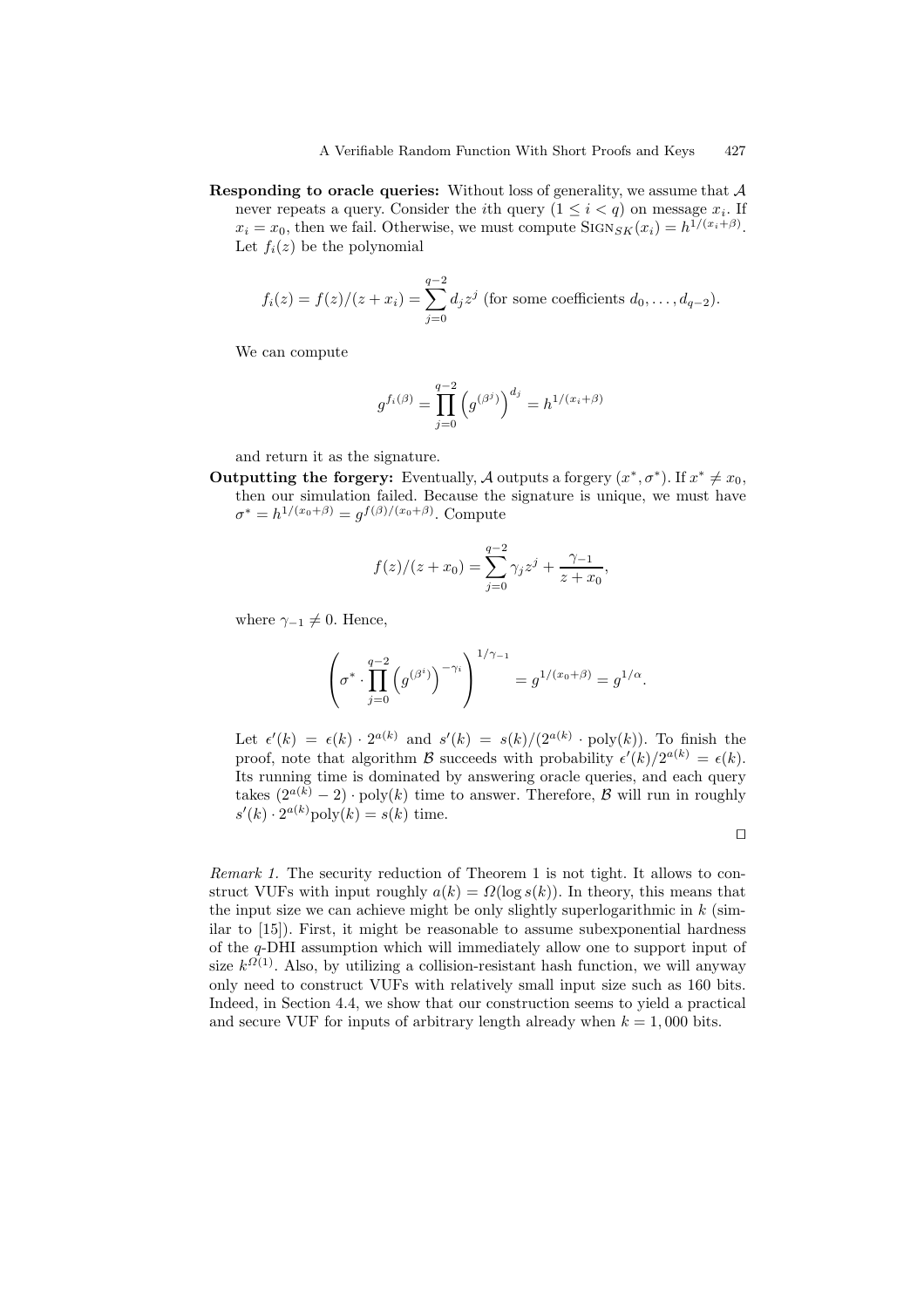#### 4.2 A Verifiable Random Function

Our main contribution is a direct construction of a verifiable random function from a slightly stronger q-DBDHI assumption. The VRF (Gen, Prove, Ver) is as follows.

- Algorithm GEN(1<sup>k</sup>): Chooses a secret  $s \in_r \mathbb{Z}_p^*$  and sets the secret key to  $SK = s$  and the public key to  $PK = g<sup>s</sup>$ .
- **Algorithm** PROVE<sub>SK</sub>(x): We let PROVE<sub>SK</sub>(x) =  $(F_{SK}(x), \pi_{SK}(x))$  where  $F_{SK}(x) = e(g, g)^{1/(x+SK)}$  is the VRF output and  $\pi_{SK}(x) = g^{1/(x+SK)}$  is the proof of correctness.
- Algorithm  $VER_{PK}(x, y, \pi)$ : To verify whether y was computed correctly, check if  $e(g^x \cdot PK, \pi) = e(g, g)$  and whether  $y = e(g, \pi)$ . If both checks succeed, output 1; otherwise, output 0.

We can prove this scheme to be secure (in the sense of Definition 1) for small inputs (superlogarithmic in  $k$ ). We then show how to convert it into a VRF with unrestricted input size.

**Theorem 2.** Suppose the  $(s(k), 2^{a(k)}, \epsilon(k))$ -decisional BDHI assumption holds in a bilinear group  $\mathbb{G}$  ( $|\mathbb{G}| = p$ ). Let the input size be  $a(k)$  and the output size be  $b(k) = \log_2 p$ . Then (GEN, PROVE, VER), as defined above, is a  $(s'(k), \epsilon'(k))$ verifiable random function, where  $s'(k) = s(k)/(2^{a(k)} \cdot poly(k))$  and  $\epsilon'(k) = \epsilon(k) \cdot$  $2^{a(k)}$ .

Proof. It is trivial to show that uniqueness and provability properties of Definition 1 are satisfied. We thus concentrate on the pseudorandomness property.

We shall use  $q = 2^{a(k)}$  as a shortcut. For sake of contradiction, suppose there exists an algorithm  $A = (A_1, A_2)$ , which runs in time  $s'(k)$ , and can distinguish between  $F_{SK}(x) = e(g, g)^{1/(x+s)}$  (for some x) and a random element in  $\mathbb{G}_1$  with probability at least  $1/2 + \epsilon'(k)$ . We shall construct an algorithm  $\beta$  that uses  $\mathcal A$ to break the  $q$ -DBDHI assumption in  $\mathbb{G}$ .

**Input to the reduction:** Algorithm B is given a tuple  $(g, g^{\alpha}, \ldots, g^{(\alpha^q)}, \Gamma) \in$  $(\mathbb{G}^*)^{q+1} \times \mathbb{G}_1$ , where  $\Gamma$  is either  $e(g, g)^{1/\alpha} \in \mathbb{G}_1$  or a random element in  $\mathbb{G}_1$ .

Its goal is to output 1 if  $\Gamma = e(g, g)^{1/\alpha}$  and 0 otherwise. Key generation: We guess that  $\tilde{A}$  will choose to distinguish the VRF value

on message  $x_0 \in \{0,1\}^{a(k)}$ . Let  $\beta = \alpha - x_0$  (see footnote 5). We generate the public and private keys for algorithm  $A$  as in the proof of Theorem 1. Using the Binomial Theorem, we compute the tuple  $(g^{\tilde{\beta}}, \ldots, g^{(\beta^q)})$ . We define

$$
f(z) = \prod_{w \in \{0,1\}^a, w \neq x_0} (z+w) = \sum_{j=0}^{q-1} c_j z^j.
$$

This enables us to compute the new base

$$
h = g^{f(\beta)} = \prod_{j=0}^{q-1} (g^{(\beta^j)})^{c_j}.
$$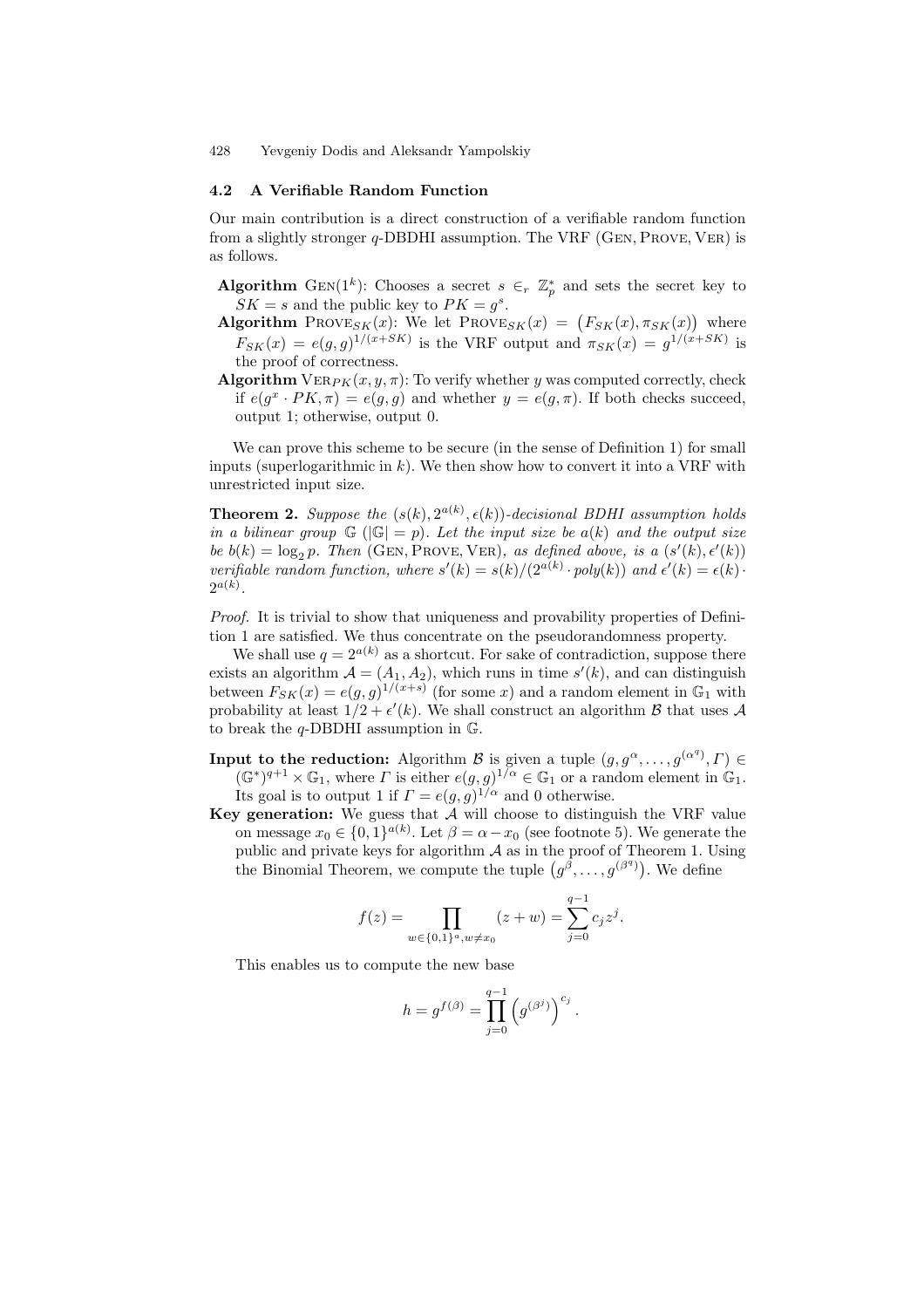Finally, we give  $PK = h^{\beta} = \prod_{j=1}^{q} (g^{(\beta^j)})^{c_{j-1}}$  as the public key to A. The secret key is  $SK = \beta$ , which we don't know.

**Responding to oracle queries:** Consider the *i*th query  $(1 \leq i \leq q)$  on message  $x_i$ . If  $x_i = x_0$ , we fail. Otherwise, we must respond with the corresponding proof  $\pi_{SK}(x_i)$  and a VRF value  $F_{SK}(x_i)$ .

As in Theorem 1, we define

$$
f_i(z) = f(z)/(z + x_i) = \sum_{j=0}^{q-2} d_j z^j
$$
 (for some coefficients  $d_0, ..., d_{q-2}$ ).

We can thus compute

$$
\pi_{SK}(x_i) = \prod_{j=0}^{q-2} (g^{(\beta^j)})^{d_j} = h^{1/(\beta + x_i)}
$$

and

$$
F_{SK}(x_i) = e(h, \pi_{SK}(x_i)) = e(h, h)^{1/(\beta + x_i)},
$$

and return them to algorithm A.

**Challenge:** Eventually,  $\mathcal A$  outputs a message  $x^*$  on which it wants to be challenged. If  $x^* \neq x_0$ , then we fail. Otherwise, A claims to be able to distinguish  $e(h, h)^{1/(\beta + x_0)} = e(h, h)^{1/\alpha}$  from a random element in  $\mathbb{G}_1$ . Recall that

$$
f(z) = \sum_{i=0}^{q-1} c_i z^i.
$$

Because  $f(z)$  is not divisible by  $(z + x_0)$ , we have:

$$
f'(z) = f(z)/(z + x_0) - \frac{\gamma}{z + x_0}
$$
  
= 
$$
\sum_{j=0}^{q-2} \gamma_j z^j
$$
 (for some  $\gamma \neq 0$  and coefficients  $\gamma_0, \dots, \gamma_{q-2}$ ).

Let  $\Gamma_0$  be

$$
I_0 = \left(\prod_{i=0}^{q-1} \prod_{j=0}^{q-2} e\left(g^{(\beta^i)}, g^{(\beta^j)}\right)^{c_i \gamma_j}\right) \cdot \left(\prod_{m=0}^{q-2} e\left(g, g^{(\beta^t)}\right)^{\gamma \gamma_m}\right)
$$
  
=  $e\left(g^{f(\beta)}, g^{f'(\beta)}\right) \cdot e\left(g^{\gamma}, g^{f'(\beta)}\right)$   
=  $e(g, g)^{(f(\beta)^2 - \gamma^2)/\alpha}.$  (1)

Set  $\Gamma^* = \Gamma^{(\gamma^2)} \cdot \Gamma_0$ . Notice that if  $\Gamma = e(g, g)^{1/\alpha}$ , then  $\Gamma^* = e(g^{f(\beta)}, g^{f(\beta)/\alpha}) =$  $e(h, h)^{1/\alpha}$ . Meanwhile, if  $\Gamma$  is uniformly distributed, then so is  $\Gamma^*$ . We give  $\Gamma^*$  to algorithm  $\mathcal{A}$ .

Note: It may seem as though computing  $\Gamma_0$  is very expensive. However, from Equation (1), we see that the computation only takes two bilinear map evaluations.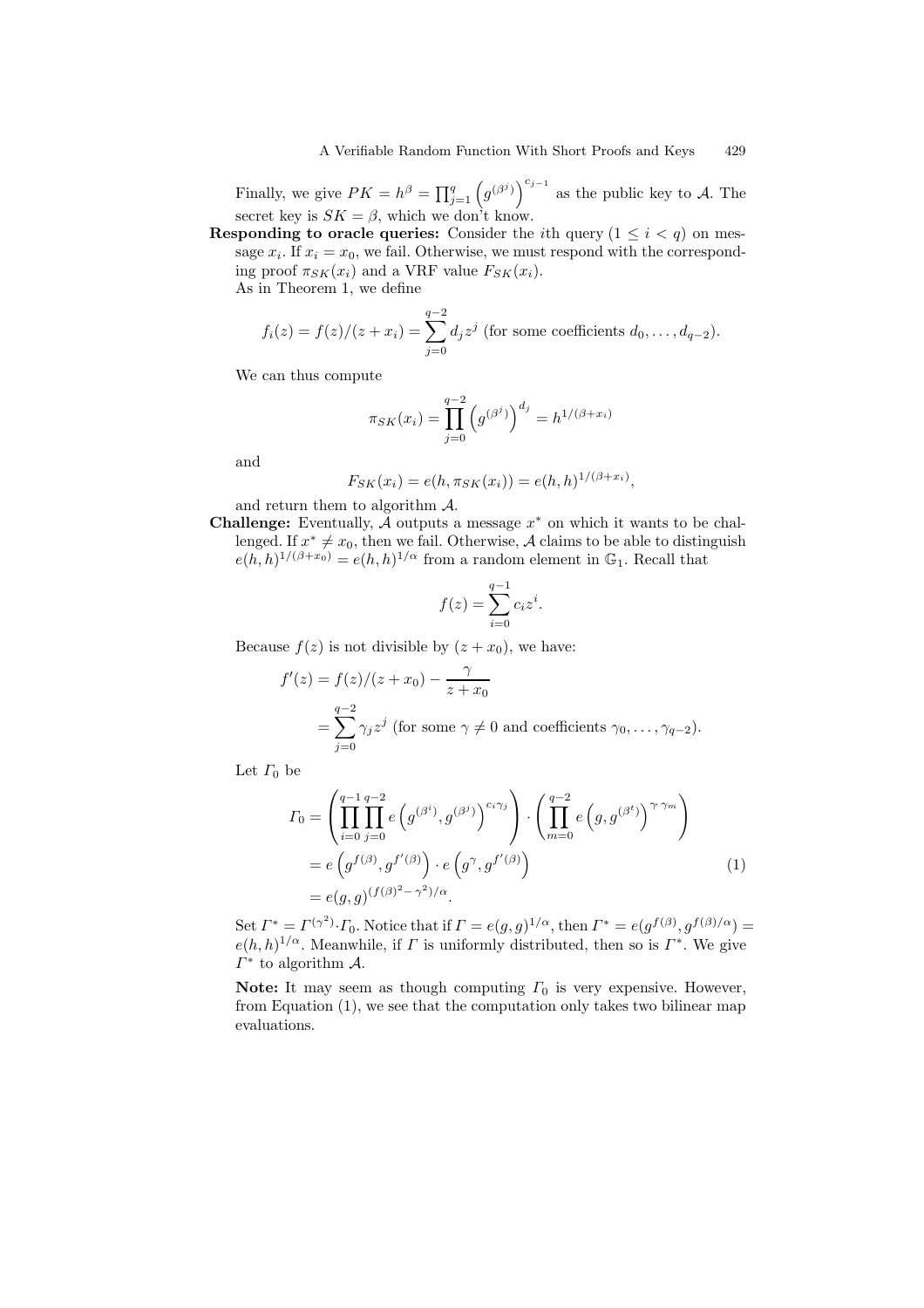Guess: Algorithm A makes some more queries to which we respond as before. Finally, A outputs a guess  $b \in \{0, 1\}$ . We return b as our guess as well.

The running time of the reduction is dominated by simulating oracle queries. Per every query, we must perform one bilinear map evaluation (this takes  $poly(k)$ ) time) and  $(2^a - 2)$  multiplications and exponentiations (this takes  $2^a \cdot \text{poly}(k)$ time). Because A can make at most  $s'(k)$  queries, the running time of B is altogether  $s'(k)(2^{a(k)} \cdot \text{poly}(k))$ . The advantage of B in this experiment is  $\epsilon'(k)/2^{a(k)}$ . Setting  $s'(k) = s(k)/(2^{a(k)} \cdot \text{poly}(k))$  and  $\epsilon'(k) = \epsilon(k) \cdot 2^{a(k)}$  completes the proof.  $\Box$ 

### 4.3 Extending the Input Size

We constructed a VRF (GEN, PROVE, VER), which is provably secure for inputs of small size  $a(k) = \Omega(\log(k))$ . We now explain how to handle inputs of arbitrary size.

**Hashing the Input.** Notice that if we have a VRF PROVESK( $\cdot$ ):  $\{0,1\}^{a(k)} \mapsto$  $\{0,1\}^{b(k)}$  and a collision-resistant hash function  $H(\cdot) : \{0,1\}^* \mapsto \{0,1\}^{a(k)}$ , then their composition  $\text{Prove}_{SK}(H(\cdot)) : \{0,1\}^* \mapsto \{0,1\}^{b(k)}$  is trivially secure. Although our security reduction is relatively loose, we can make the size of a bilinear group large enough (we give exact numbers in Section 4.4) to have inputs of length roughly  $a(k) = 160$  bits, the length of SHA-1 digests. Restriction to small inputs is therefore not limiting because we can always hash longer inputs.

Tree Construction. Although, we recommend using the previous construction (by making the group large enough), in theory, we could always use the (inefficient) generic tree construction to extend the input length. Then, we do not have to assume the existence of a collision-resistant hash function; having a universal hash function suffices.

We shall use the following proposition:

**Proposition 1** ([15]). If there is a VRF with input length  $a(k)$ , output length 1, and security  $s(k)$ , then there is a VRF with unrestricted input length, output length 1 and security at least  $\min(s(k)^{1/5}, 2^{a(k)/5})$ .

The construction first converts a VRF with output length 1 into a VRF with output length  $(a-1)$ . This transformation loses a factor of a in security. Because our VRF has output length much larger than 1, we can omit this step. Instead, we apply a universal hash function to VRF's output and let the VRF's value be the first  $(a - 1)$  bits of hash function's output (it is easily seen that these bits will be pseudo-random as well).

The rest of the transformation proceeds as usual. We construct a binary trie whose nodes are labeled with strings of length  $(a - 1)$ . The root is labeled with  $0^{a-1}$  and the children of node y are labeled with VRF values on inputs  $(y \circ 0)$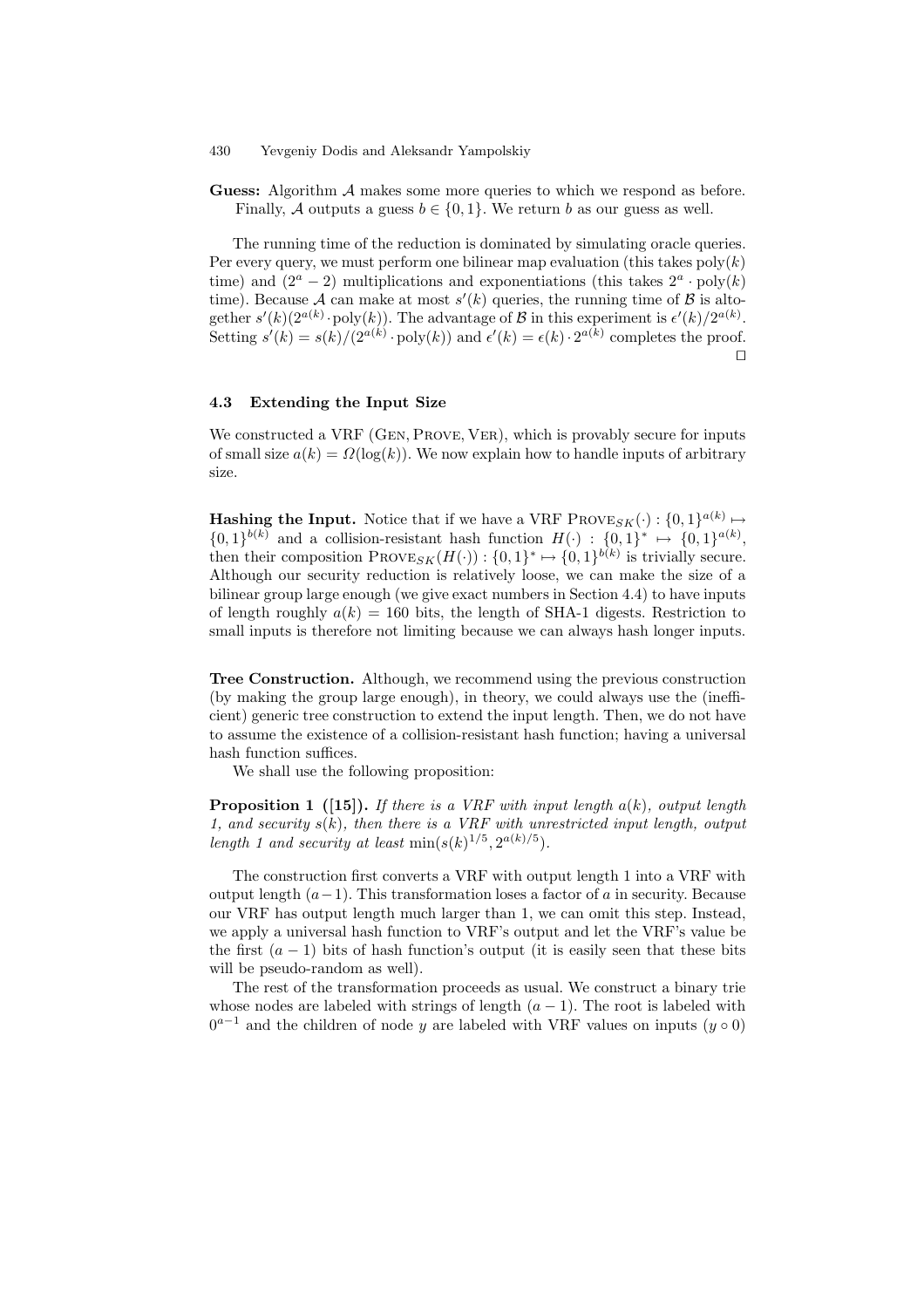and (y  $\circ$ 1). Computing the VRF value on input  $x \in \{0,1\}^*$  amounts to tracing a path through the trie to the leaf corresponding to x. The VRF value is the label of the leaf, and the proof of correctness is a tuple of VRF proofs—one proof per each node on the path traced by  $x<sup>6</sup>$ 

We also note that both of the aforementioned techniques can be used to convert the VUF in Section 4.1 into a VUF with unrestricted input length.

### 4.4 Efficiency

We now compare the efficiency of our construction with that of prior VRF constructions. We fix inputs to be  $a(k) = 160$  bits, the length of SHA-1 digests, and let  $q = 2^{a(k)}$ .

**Our VRF.** According to Theorem 2, if  $(s(k), q, \epsilon(k))$ -DBDHI holds on G, then our VRF is secure against adversaries running in time  $s'(k) = s(k)/(2^{a(k)})$ . poly(k)) that have advantage  $\epsilon'(k) = \epsilon(k) \cdot 2^{a(k)}$ . To be generous, we instantiate  $\epsilon'(k) = 2^{-80}, s'(k) = 2^{80}, \text{ and } \text{poly}(k) = 2^{30}. \text{ Then, we have: } \epsilon(k) = 2^{-240}$ and  $s(k) = 2^{270}$ . Suppose no better algorithm exists for breaking the q-DBDHI assumption than a generic group algorithm. Then, by Theorem 3 (which we prove in Section 6), for these security parameters a bilinear group must have size:

$$
p \ge \frac{2(s(k) + q + 3)^2 q}{\epsilon(k)}
$$
  
= 
$$
\frac{2 (2^{270} + 2^{160} + 3)^2 2^{160}}{2^{-240}}
$$
  
\approx 2<sup>940</sup>.

Therefore, making the group size be a 1,000 bit prime seems sufficient to guarantee security of the VRF that takes 160 bit inputs. Proofs and keys consist of a single group element and will roughly be 125 bytes each. We can generate such groups using the standard parameter generator of [5].

VRF by Micali-Rabin-Vadhan [15]. This VRF operates over a multiplicative group  $\mathbb{Z}_n^*$ , where  $n = pq$  is a k-bit RSA modulus. The fastest general-purpose factoring algorithm today is the number field sieve [7]; it takes approximately  $O\left(e^{1.9223(k^{1/3}(\log k)^{2/3})}\right)$  time to factor a k bit number. The RSA based VUF (not even a VRF) constructed in [15] has security  $s'(k) = s(k)/(2^{a(k)} \cdot \text{poly}(k))$ where  $s(k)$  is hardness of RSA. Letting  $s'(k) = 2^{80}$  and  $\text{poly}(k) = 2^{30}$  as before, we obtain an RSA security lower bound  $s(k) = 2^{80} \cdot (2^{160} \cdot 2^{30}) = 2^{270}$ . Because

 $6$  The inputs have to be prefix-free for this tree construction to work. This can be accomplished using techniques of [15].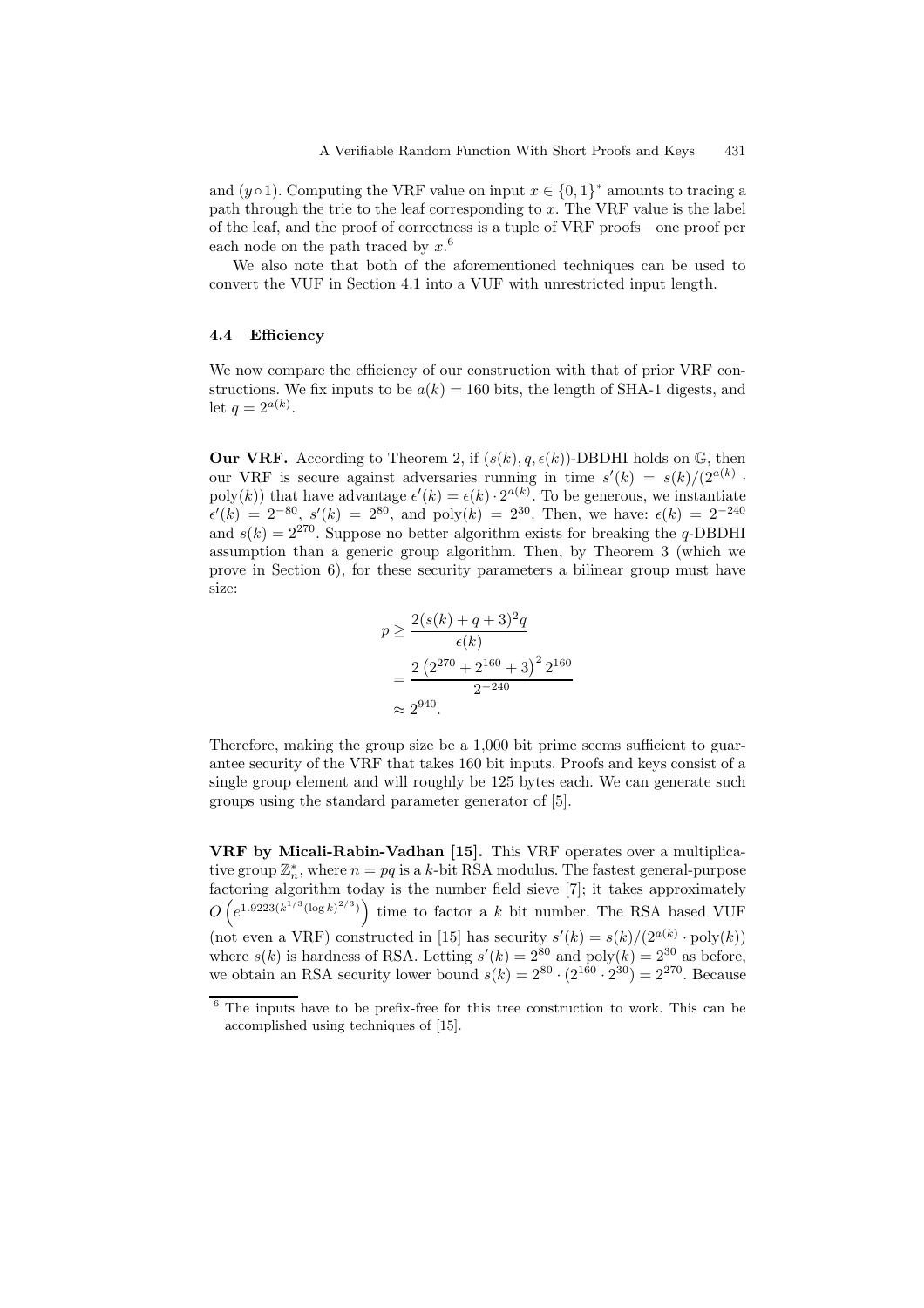RSA is only secure as long as we cannot factor  $n$ , to get 270 bits of security, we need  $n$  to be a  $k$ -bit number, where

$$
1.9223k^{1/3}(\log k)^{2/3} = 270.
$$

Hence, n must be at least  $14,383$  bits long if we want to use this VUF on 160 bit inputs. After following the tree construction, proofs for 160 bit inputs will have size 280 kilobytes.

VRF by Dodis [8] and VUF by Lysyanskaya [14]. These constructions work on elliptic curve groups, whose size is usually a 160 bit prime. At the bare minimum, 160 bit messages yield keys and proofs of size  $160 \cdot 160 = 25,600$  bits, which is about 3.2 kilobytes. In fact, they will probably have larger size due to use of error-correcting codes and other encoding expansions.

To summarize, none of the prior VRF constructions come close to the 1,000 bit proofs and keys of our construction. If our VRF is used with the generic tree construction, its keys and proofs consist of  $|x|$  group elements (one group element per input bit) when the input is  $x \in \{0,1\}^*$ . This is less than the  $|x|^2$ group elements (|x| group elements per input bit) needed by the VRF of [14].

# 5 Distributed VRF

We point out that our VUF/VRF constructions can be easily made distributed (or even proactive). Indeed, both of the constructions simply amount to a secure computation of the function  $\pi_{SK}(x) = g^{1/(x+SK)}$  when the servers have shares of the secret  $SK$ . Because it is well known how to do multiparty addition, inversion, and exponentiation  $[1,2]$ , this extension follows immediately. We notice however that unlike the construction of Dodis [8], our distributed VUF/VRF is interactive.

## 6 Generic Security of the  $q$ -DBDHI Assumption

In this section, we examine the  $q$ -DBDHI assumption in the generic group model of Shoup [21]. We proceed to derive a lower bound on the computational complexity of a generic adversary who breaks this assumption.

In the generic group model, elements of  $\mathbb{G}$  and  $\mathbb{G}_1$  are encoded as unique random strings. We define an injective function  $\theta : \mathbb{Z}_p \mapsto \{0,1\}^*$ , which maps  $a \in \mathbb{Z}_p$  to the string representation  $\theta(g^a)$  of  $g^a \in \mathbb{G}$ . Similarly, we define a function  $\theta_1 : \mathbb{Z}_p \mapsto \{0, 1\}^*$  for  $\mathbb{G}_1$ . The encodings are such that non-group operations are meaningless. There exist three oracles which compute the group action in G, the group action in G<sub>1</sub>, and the bilinear pairing  $e : \mathbb{G} \times \mathbb{G} \mapsto \mathbb{G}_1$ from elements' encodings.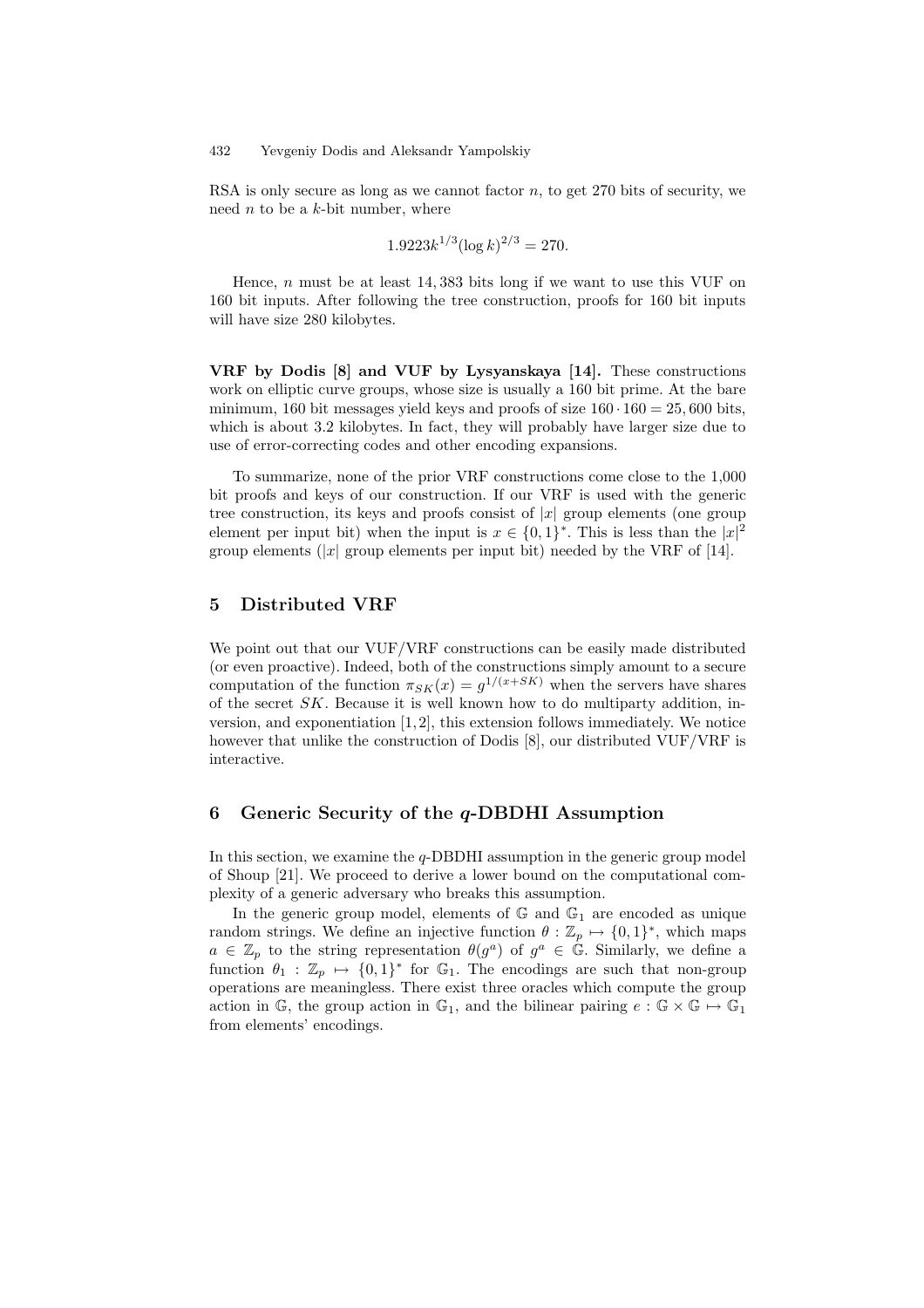**Theorem 3.** Let A be an algorithm that solves the  $q$ -DBDHI problem. Assume both  $x \in \mathbb{Z}_p^*$  and the encoding functions  $\theta$ ,  $\theta_1$  are chosen at random. If A makes at most  $q_G$  queries to oracles computing the group action in  $\mathbb{G}, \mathbb{G}_1$  and the bilinear mapping  $e : \mathbb{G} \times \mathbb{G} \mapsto \mathbb{G}_1$ , then

$$
\left|\Pr\left[\frac{\mathcal{A}\left(p,\theta(1),\theta(x),\ldots,\theta(x^q),\left(\begin{array}{c}b\stackrel{r}{\leftarrow}\{0,1\};\\ \theta_1(\Gamma_0),\theta_1(\Gamma_1)\end{array}\right)=b\right|\right|\Gamma_b\leftarrow 1/x;\Gamma_{1-b}\stackrel{r}{\leftarrow}\mathbb{Z}_p^*\right]-\frac{1}{2}\right|\leq \frac{2(q_G+q+3)^2q}{p}
$$

*Proof.* Instead of letting  $A$  interact with the actual oracles, we play the following game.

We maintain two lists:  $L = \{ (F_i, s_i) : i = 0, ..., t-1 \}$  and  $L' = \{ (F'_i, s'_i) : i = 0, ..., t-1 \}$  $i = 0, \ldots, t' - 1$ . Here  $s_i, s'_i \in \{0, 1\}^*$  are encodings and  $F_i, F'_i \in \mathbb{Z}_p[X, \Gamma_0, \Gamma_1]$ are multivariate polynomials in  $X, \Gamma_0$ , and  $\Gamma_1$ . The total length of lists at step  $\tau \leq q_G$  in the game must be

$$
t + t' = \tau + q + 3.\tag{2}
$$

.

In the beginning of the game, we initialize the lists to  $F_0 = 1, F_1 = X, \ldots, F_q =$  $X^q$  and  $F'_0 = \Gamma_0, F'_1 = \Gamma_1$ . The corresponding encodings are set to arbitrary distinct strings in  $\{0, 1\}^*$ . The lists have length  $t = q + 1$  and  $t' = 2$ .

We start the game by providing A with encodings  $(s_0, \ldots, s_q, s'_0)$ . Algorithm  $\mathcal A$  begins to issue oracle queries. We respond to them in the standard fashion:

- **Group action:** Given a multiply/divide bit and two operands  $s_i$  and  $s_j$  (0  $\leq$  $i, j < t$ , we compute  $F_t = F_i \pm F_j$  accordingly. If  $F_t = F_l$  for some  $l < t$ , we set  $s_t = s_l$ . Otherwise, we set  $s_t$  to a random string in  $\{0, 1\}^* \setminus \{s_0, \ldots, s_{t-1}\},$ and increment  $t$  by 1. Group action in  $G_1$  is computed similarly, except we operate on list  $L'$ .
- **Bilinear pairing:** Given two operands  $s_i$  and  $s_j$  ( $0 \leq i, j \leq t$ ), we compute the product  $F_{t'} = F_i F_j$ . If  $F_{t'} = F_l$  for some  $l < t'$ , we set  $s_{t'} = s_l$ . Otherwise we set it to a random string in  $\{0,1\}^* \setminus \{s_0, \ldots, s_{t'-1}\}.$  We then increment  $t'$ by 1.

After making at most  $q_G$  queries, A halts with a guess  $\hat{b} \in \{0, 1\}$ . We now choose  $x, y \leftarrow \mathbb{Z}_p^*$  and consider  $\Gamma_b \leftarrow 1/x, \Gamma_{1-b} = y$  for both choices of b. Our simulation is perfect and reveals nothing to  $A$  about b unless the values that we chose for indeterminates give rise to some non-trivial equality relation. Specifically, algorithm A wins the game if for any  $F_i \neq F_j$  or any  $F'_i \neq F'_j$ , either of these hold:

1.  $F_i(x, 1/x, y) - F_i(x, 1/x, y) = 0$ 2.  $F_i(x, y, 1/x) - F_j(x, y, 1/x) = 0$ 3.  $F'_{i}(x,1/x,y) - F'_{j}(x,1/x,y) = 0$ 4.  $F_i'(x, y, 1/x) - F_j'(x, y, 1/x) = 0$ 

Notice that  $A$  can never engineer an encoding of an element whose corresponding polynomial would have a  $1/X$  term unless he is explicitly given it.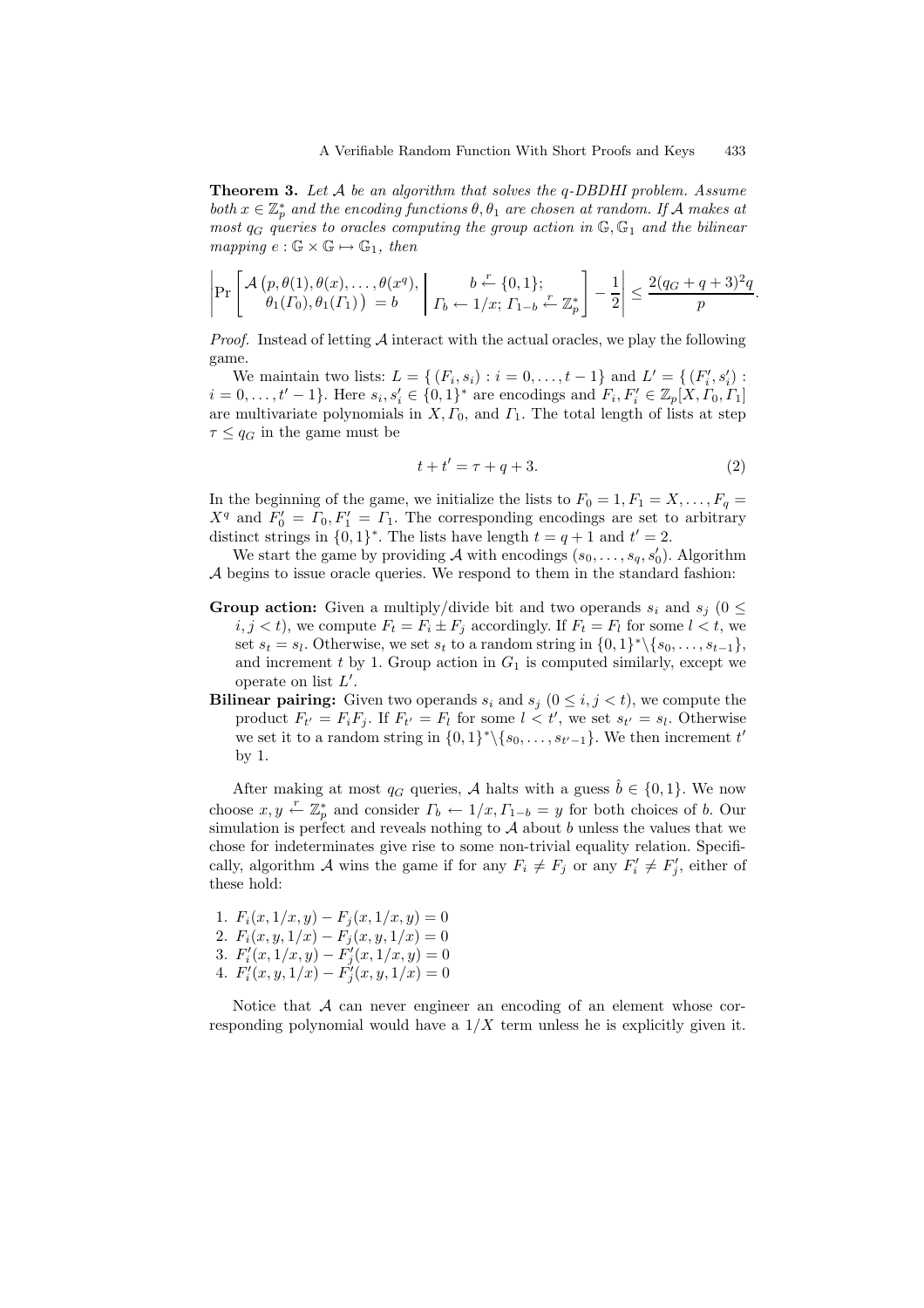Therefore, we can only get a non-trivial equality relation as a result of numerical cancellation.

For all *i*,  $\deg(F_i) \leq q$  and  $\deg(F'_i) \leq 2q$ . We can use the Schwartz-Zippel Theorem [20] to bound the probability of a cancellation. It tells us that for all  $i, j$ ,  $Pr[F_i - F_j = 0] \le q/p$  and  $Pr[F'_i - F'_j = 0] \le 2q/p$ . Thus A's advantage is

$$
\epsilon \le 2 \cdot \left( \left( \frac{t}{2} \right) \frac{q}{p} + \left( \frac{t'}{2} \right) \frac{2q}{p} \right)
$$
  
< 
$$
< 2(q_G + q + 3)^2 \frac{q}{p}
$$
 (plugging into (2))  

$$
= O\left( \frac{q_G^2 q + q^3}{p} \right).
$$

 $\Box$ 

It turns out that in a generic group model algorithm  $A$  that solves the  $q$ -DBDHI problem has advantage, which is roughly twice as much as an advantage of an algorithm solving the  $q$ -SDH problem (see [4], Section 5). The asymptotic complexities are the same.

The following corollary is immediate.

Corollary 1. Any adversary that breaks the q-DBDHI assumption with probability  $\frac{1}{2} + \epsilon$  ( $0 < \epsilon < 1/2$ ) in generic groups of order p such that  $q < o(\sqrt[3]{p})$ requires  $\Omega(\sqrt{\epsilon p/q})$  generic group operations.

# 7 Conclusion

We have presented a simple and efficient construction of a verifiable random function. Our VRF's proofs and keys have constant size regardless of the size of the input. Our proofs of security are based on a decisional bilinear Diffie-Hellman inversion assumption, which seems reasonable given current state of knowledge. We also demonstrated that our scheme can be instantiated with elliptic groups of very reasonable size which makes our constructions quite practical.

# 8 Acknowledgments

The authors would like to thank James Aspnes, Dan Boneh, Salil Vadhan, and the anonymous referees for their helpful comments.

# References

1. Judit Bar-Ilan and Donald Beaver. Non-cryptographic fault-tolerant computing in a constant number of rounds. In Proceedings of the ACM Symposium on Principles of Distributed Computation, pages 201–209, 1989.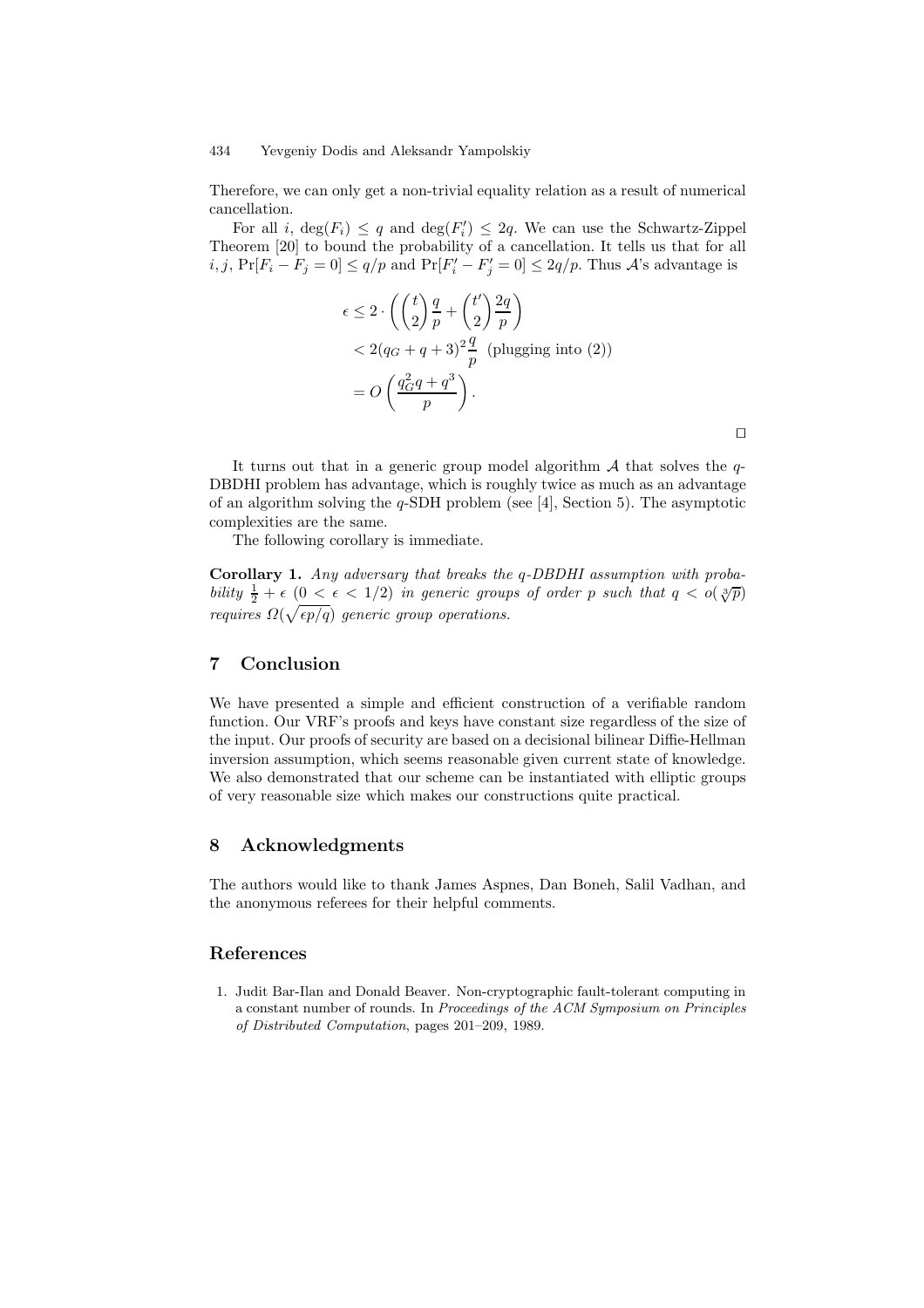- 2. Michael Ben-or, Shafi Goldwasser, and Avi Wigderson. Completeness theorems for non-cryptographic fault-tolerant distributed computing. In Proceedings of the 20th Annual ACM Symposium on the Theory of Computing, pages 1–10, 1988.
- 3. Dan Boneh and Xavier Boyen. Efficient selective-ID secure identity based encryption without random oracles. In Advances in Cryptology—EUROCRYPT 2004, volume 3027 of Lecture Notes in Computer Science, pages 223–238. Berlin: Springer-Verlag, 2004.
- 4. Dan Boneh and Xavier Boyen. Short signatures without random oracles. In Advances in Cryptology—EUROCRYPT 2004, volume 3027 of Lecture Notes in Computer Science, pages 56–73. Berlin: Springer-Verlag, 2004.
- 5. Dan Boneh and Matt Franklin. Identity-based encryption from the Weil pairing. Lecture Notes in Computer Science, 2139:213–229, 2001.<br>Dan Boneh and Alice Silverberg. Application of multilinear forms
- 6. Dan Boneh and Alice Silverberg. to cryptography. Cryptology ePrint Archive, Report 2002/080, 2002. http://eprint.iacr.org/2002/080/.
- 7. Johannes A. Buchmann, J. Loho, and J. Zayer. An implementation of the general number field sieve. Lecture Notes in Computer Science, 773:159–166, 1994.
- 8. Yevgeniy Dodis. Efficient construction of (distributed) verifiable random functions. In Proceedings of 6th International Workshop on Theory and Practice in Public Key Cryptography, pages 1–17, 2003.
- 9. Steven D. Galbraith. Supersingular curves in cryptography. Lecture Notes in Computer Science, 2248:495–513, 2001.
- 10. Oded Goldreich and Leonid Levin. A hard-core predicate for all one-way functions. In Proceedings of the 21th Annual ACM Symposium on the Theory of Computing, pages 25–32, 1989.
- 11. S. Goldwasser and M. Bellare. Lecture notes on cryptography. Summer Course "Cryptography and Computer Security" at MIT, 1996–1999, 1999.
- 12. Stanislaw Jarecki and Vitaly Shmatikov. Handcuffing big brother : an abuseresilient transaction escrow scheme. In Advances in Cryptology - Proceedings of EUROCRYPT 2004, volume 3027 of Lecture Notes in Computer Science, pages 590–608. Springer-Verlag, 2004.
- 13. Antoine Joux and Kim Nguyen. Separating Decision Diffie-Hellman from Diffie-Hellman in cryptographic groups. Cryptology ePrint Archive, Report 2001/003, 2001. http://eprint.iacr.org/2001/003/.
- 14. Anna Lysyanskaya. Unique signatures and verifiable random functions from DH-DDH separation. In Proceedings of the 22nd Annual International Cryptology Conference on Advances in Cryptology, pages 597–612, 2002.
- 15. Silvio Micali, Michael O. Rabin, and Salil P. Vadhan. Verifiable random functions. In Proceedings of the 40th IEEE Symposium on Foundations of Computer Science, pages 120–130, 1999.
- 16. Silvio Micali and Leonid Reyzin. Soundness in the public-key model. Lecture Notes in Computer Science, 2139:542–565, 2001.
- 17. Silvio Micali and Ronald L. Rivest. Micropayments revisited. In CT-RSA, pages 149–163, 2002.
- 18. Shigeo Mitsunari, Ryuichi Sakai, and Masao Kasahara. A new traitor tracing. IEICE Trans. Fundamentals, pages 481–484, 2002.
- 19. Moni Naor and Omer Reingold. Number-theoretic constructions of efficient pseudorandom functions. In Proceedings of the 38th IEEE Symposium on Foundations of Computer Science, pages 458–467, 1997.
- 20. Jacob T. Schwartz. Fast probabilistic algorithms for verification of polynomial identities. Journal of the Association for Computing Machinery, 27:701–717, 1980.